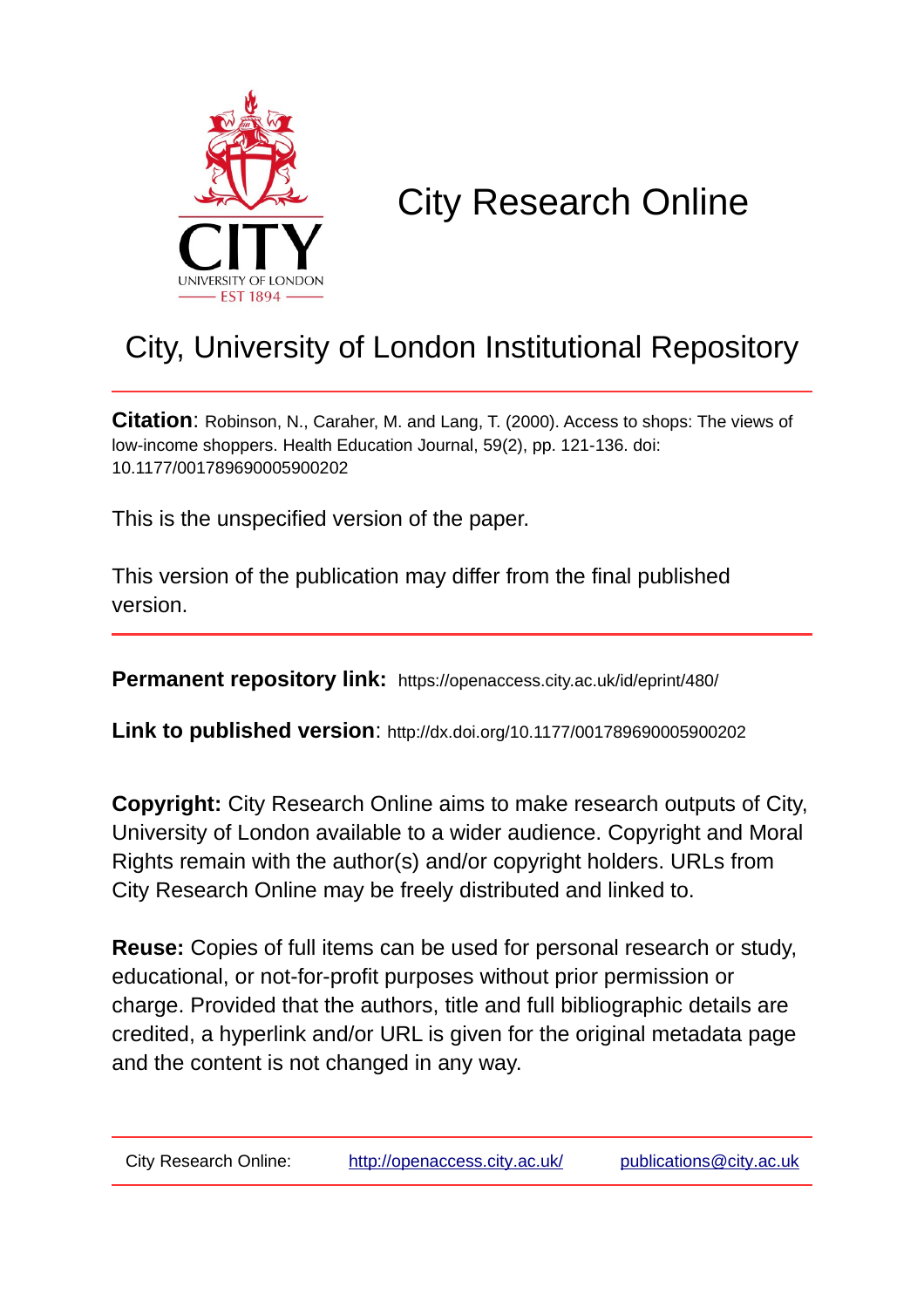## **Access to shops: the views of low income shoppers<sup>1</sup>**

Nicola Robinson, Martin Caraher, Tim Lang

Nicola Robinson, MFPHM, Reader in Sexual Health and HIV Studies (1) Martin Caraher, Principal Lecturer in Health Promotion (2) Tim Lang, Professor of Food Policy (2)

- (1) Wolfson Institute of Health Sciences, Thames Valley University, 32-38 Uxbridge Road, Ealing, London W5 2BS
- (2) Centre for Food Policy, Wolfson Institute of Health Sciences, Thames Valley University, 32-38 Uxbridge Road, Ealing, London W5 2BS

Correspondence to Professor Tim Lang

 $\overline{a}$ 

<sup>&</sup>lt;sup>1</sup> The authors thank the Department of Health and particularly Dr Eileen Rubbery and Heather White for permission to use this survey. They also thank Gideon Skinner and Mark Speed of MORI, and members of the PAT13 team. The views in this article are the authors' and do not necessarily represent the views of the above people.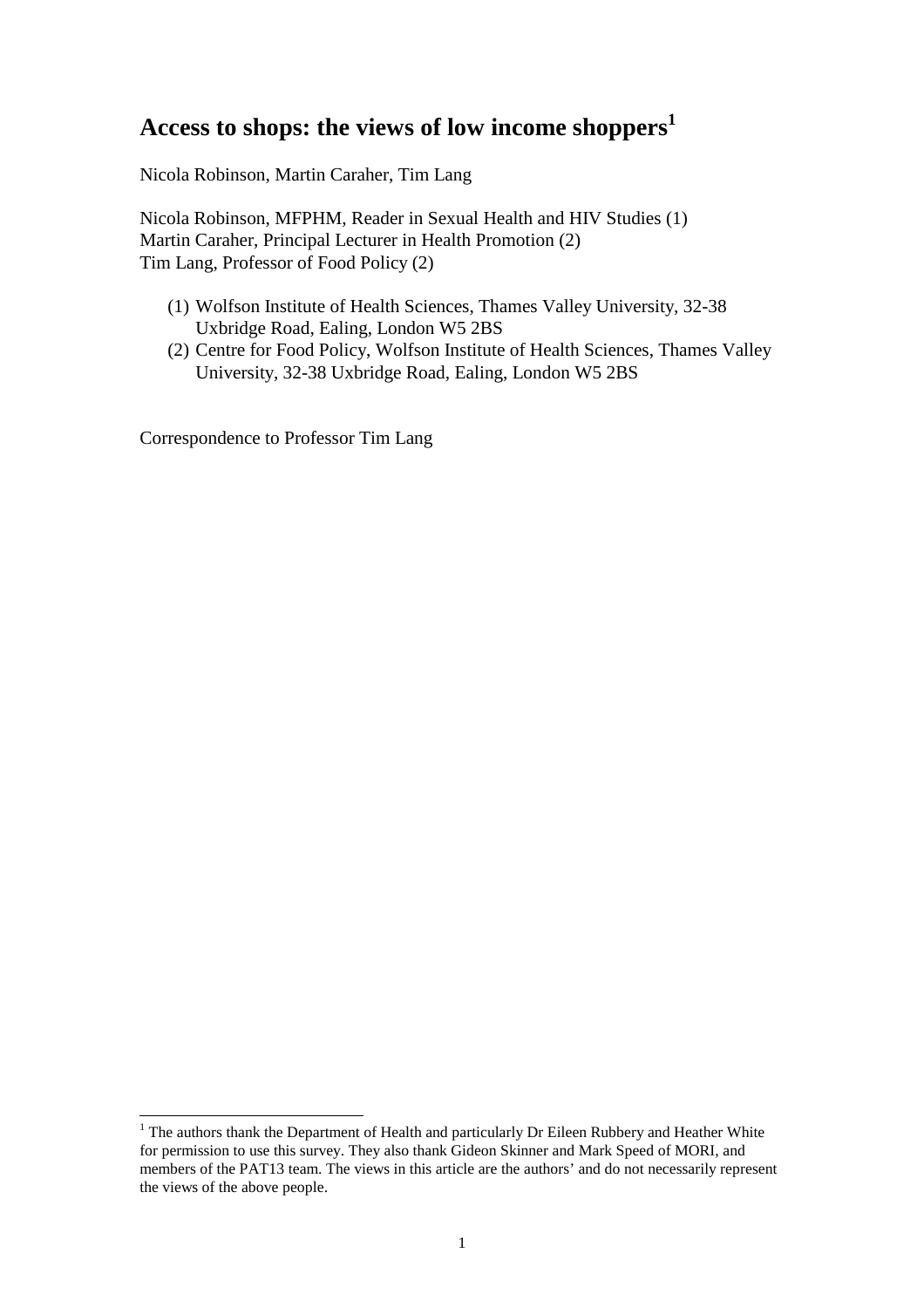## **Access to shops: the views of low income shoppers**

#### **Abstract**

Concern is mounting as the retail stranglehold upon access to food grows. Research on the implications of restructuring retailing and health inequality has failed to involve low income consumers in this debate. This paper reports on an exercise conducted for the UK Government's Social Exclusion Unit's Policy Action Team on Access to Shops. The survey provides a useful baseline of the views of low income groups in England. The choices that people on low income can make were found to be dominated by certain factors such as, income and, most importantly transport. Consumers reported varying levels of satisfaction with retail provision. The findings suggest gaps between what people have, what they want and what the planning process does not offer them. Better policy and processes are needed to include and represent the interests of low income groups.

#### **Keywords**

Poverty; retail provision; shopping; transport; consultation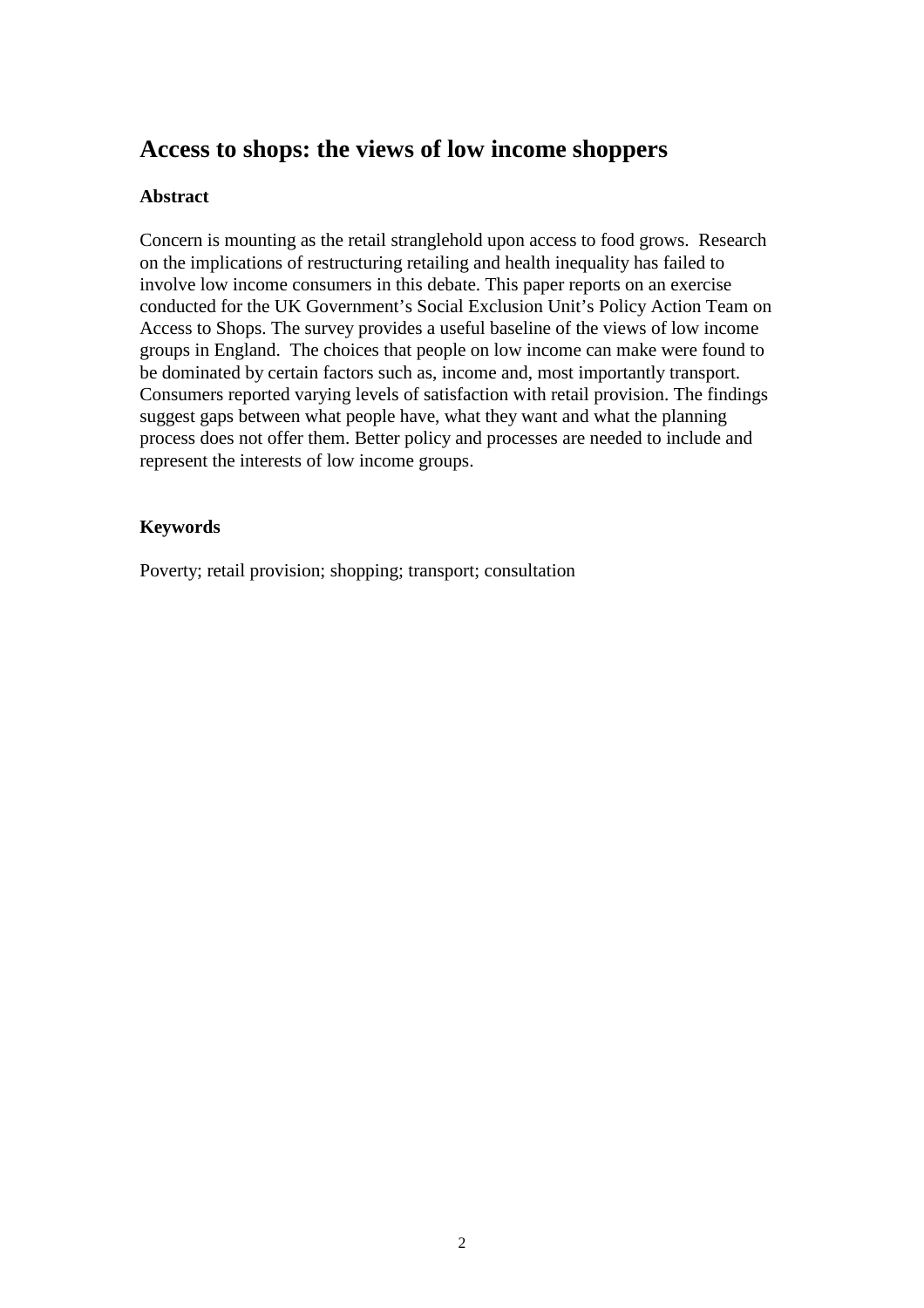## **Access to shops: the views of low income shoppers**

#### **Introduction**

Over the last decade, a UK debate about the impact of supermarkets and shopping on health has added an important new dimension to the analysis of health inequalities and resulting policy responses. This also has resonance in other countries and cultures. Supermarkets in the 1990s began to feel the impact of concerted criticism about the implications of losing local shopping provision and its effect on health, the quality of life and the environment.<sup>1 2 3 4</sup> These criticisms have been sufficiently powerful to be endorsed within government, the Department for the Environment, Transport and the Regions (DETR), $5$  the Environment Select Committee of the House of Commons,  $6$ and the Inquiry into Inequalities in Health, set up by the incoming Labour Government in 1997 and chaired by the former Chief Medical Officer.<sup>7</sup>

The issue raised by this critique is whether the restructuring of shopping has created a new version of an old problem in health - poor access to shops as a contributory factor to poor health.<sup>8</sup> The question is whether access to a range of foods and shops helps explain a wider observation that food contributes to health inequalities not just through the biochemistry of under-nutrition but also through inadequacy of supply and distribution.<sup>9</sup> In this complex debate, few studies systematically explore the views of people on low incomes themselves.<sup>10</sup> While the extent of poor food access and food poverty have been mapped by social researchers,  $11^{12}$  geographers  $13^{14}$  and nutritionists,<sup>15</sup> <sup>16</sup> commercial retail analysts and government have not gathered or made use of the available data on low income consumers. The retail sector has for decades pursued affluent consumers and only towards the end of its period of office (1979-97) did the Conservative government acknowledge that there was a problem.<sup>17</sup> 18

There is no doubt that the local corner or village shop has disappeared in many areas of Britain.<sup>19 20</sup> It is difficult to separate out the effects of supermarkets on the grocery industry from more general trends in the economy at large: concentration, mergers, labour market reform, intensification.<sup>21</sup> For many analysts, however, there is a direct link between the development of large supermarkets and the demise of the independent retailer.<sup>22</sup> The centres of many towns and cities have been decimated as out of town shopping has grown.<sup>23</sup> Most of the British population now spends the bulk of its food income in supermarkets with 70% of purchases accounted for by the five largest chains.<sup>24</sup> The take-over of one of Britain's big 5 supermarkets by the world's largest retailer Wal-Mart of the USA has brought home to UK policy-makers the impact of cross-border liberalisation which UK and European companies have used to buy abroad, but rarely experienced at home. Questions are now asked about where this leaves traditional state controls such as planning restrictions, recently introduced in the UK and France on out-of-town shopping developments. They are not immutable.<sup>18</sup> An irony is that the Labour government's deliberations are being observed by a shadow minister for planning and development who was chairman of Asda until its purchase by Wal-Mart.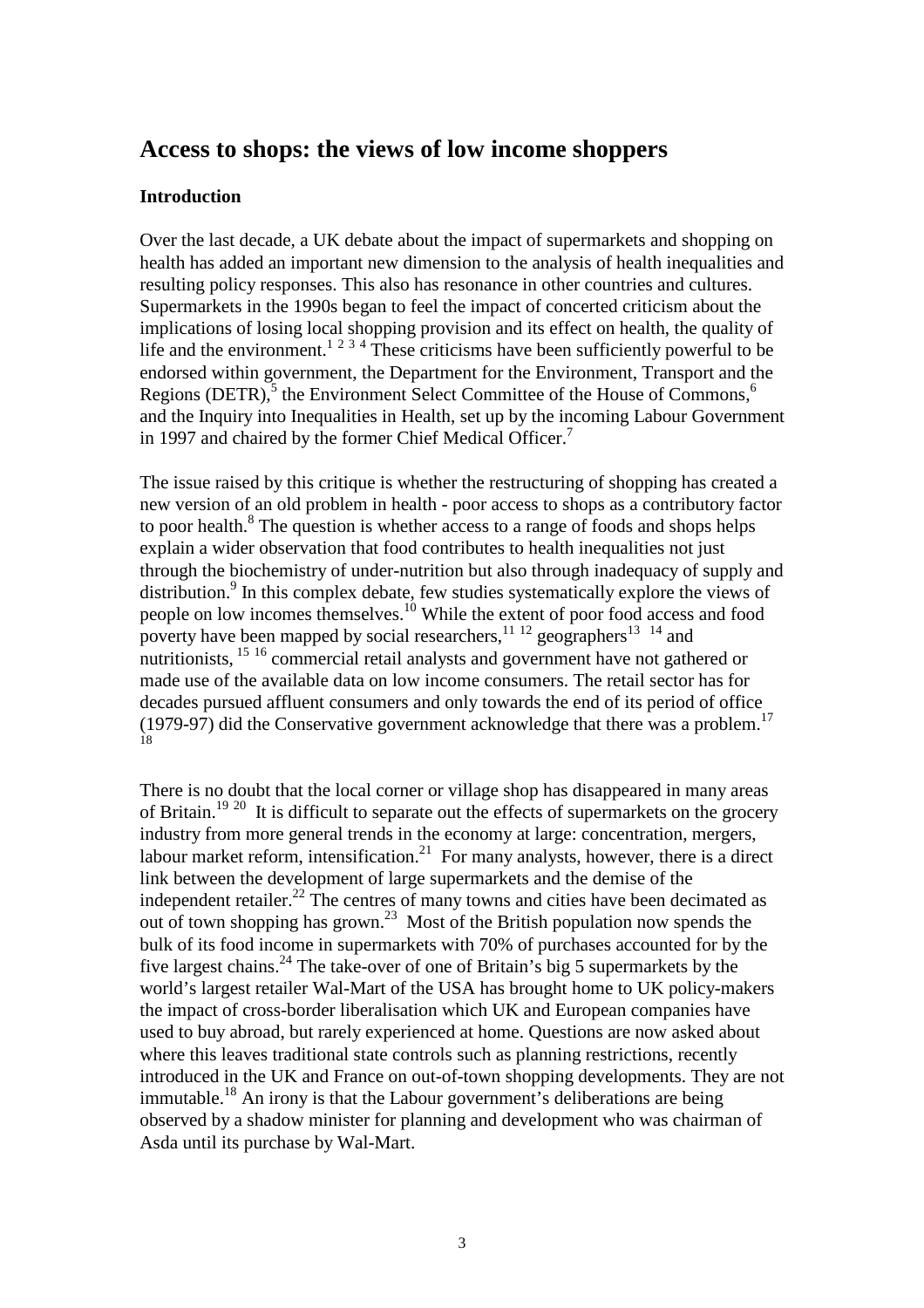To neo-liberal economists, the scale and efficiencies of large food retailers mean that food is cheaper and more accessible than it has ever been. British consumer food spending has certainly dropped from an average of over 30% in 1950 to 10% of disposable income today (compared to an average of 15% for the continental consumer). This figure hides within it many inequalities.<sup>25</sup> The poorest fifth of disadvantaged consumers spend up to 30% of their disposable income on food. The policy to pursue cheap food is marred by physical or social poor access.<sup>26 27</sup> The role of food as a social marker of social exclusion is potent. 'We are what we eat' can be translated into a new adage 'we eat what we are'. Food acts as a marker of status and place in society.<sup>28 29</sup>

The vehicle for the UK Government's entry into this complex issue of access to shops has been the newly created Social Exclusion Unit (SEU) based in the Cabinet Office, answerable directly to the Prime Minister.<sup>30</sup> Its first report refers to just one paper on food access<sup>31</sup> but resulted in the setting up of Policy Action Team (PAT) 13, which after a year produced a wide-ranging set of deliberations and recommendations.<sup>32</sup> The report received generally favourable responses but while the voluntary sector and small shops sector criticised it for being too soft on big retailers, the food industry saw its recommendations as being too focussed on community development and selfhelp.<sup>33</sup> Herein lies a policy paradox: should community development continue to provide to deprived communities what other less deprived communities receive from the private sector? Or should help be given to develop alternative forms of food shopping such as community stores and self-help? At the heart of this question lies the role of town planning, a neglected issue within social and health policy over the last two decades. But there are signs of a resurgence of interest, for example in the welcome report by the Urban Task Force, and a recognition that local retailing is an important factor in the life of communities. $34$ 

In this context, the views of low income people themselves are important. This paper presents findings from a survey conducted for the PAT 13 of the UK Government's Social Exclusion Unit.<sup>30</sup> The aim was to explore the shopping patterns of people on low incomes and to examine their opinions on, and barriers experienced with, current shopping facilities.

#### **Methods**

The study commissioned by the Department of Health was carried out by MORI in collaboration with the Centre for Food Policy at Thames Valley University. Interviews with 503 adults, aged 16 years and over, of social class D (semi-skilled and unskilled manual workers) and E (those on the lowest levels of subsistence including pensioners and casual workers) were carried out at 88 sampling points across England. Subjects were recruited in a door-to-door survey at their homes not at the point of purchase. These interviews were conducted in deprived areas, with higher than average penetration of social classes D and E. Face to face interviews were conducted at the subject's home (not at the point of purchase) in the period  $9-17<sup>th</sup>$  February 1999. The interviews lasted on average 20 minutes. Sampling was by quota and points were selected in urban areas, with higher than average penetration of social classes D and E*.*  It is important to note that the findings refer to urban areas and not to rural areas.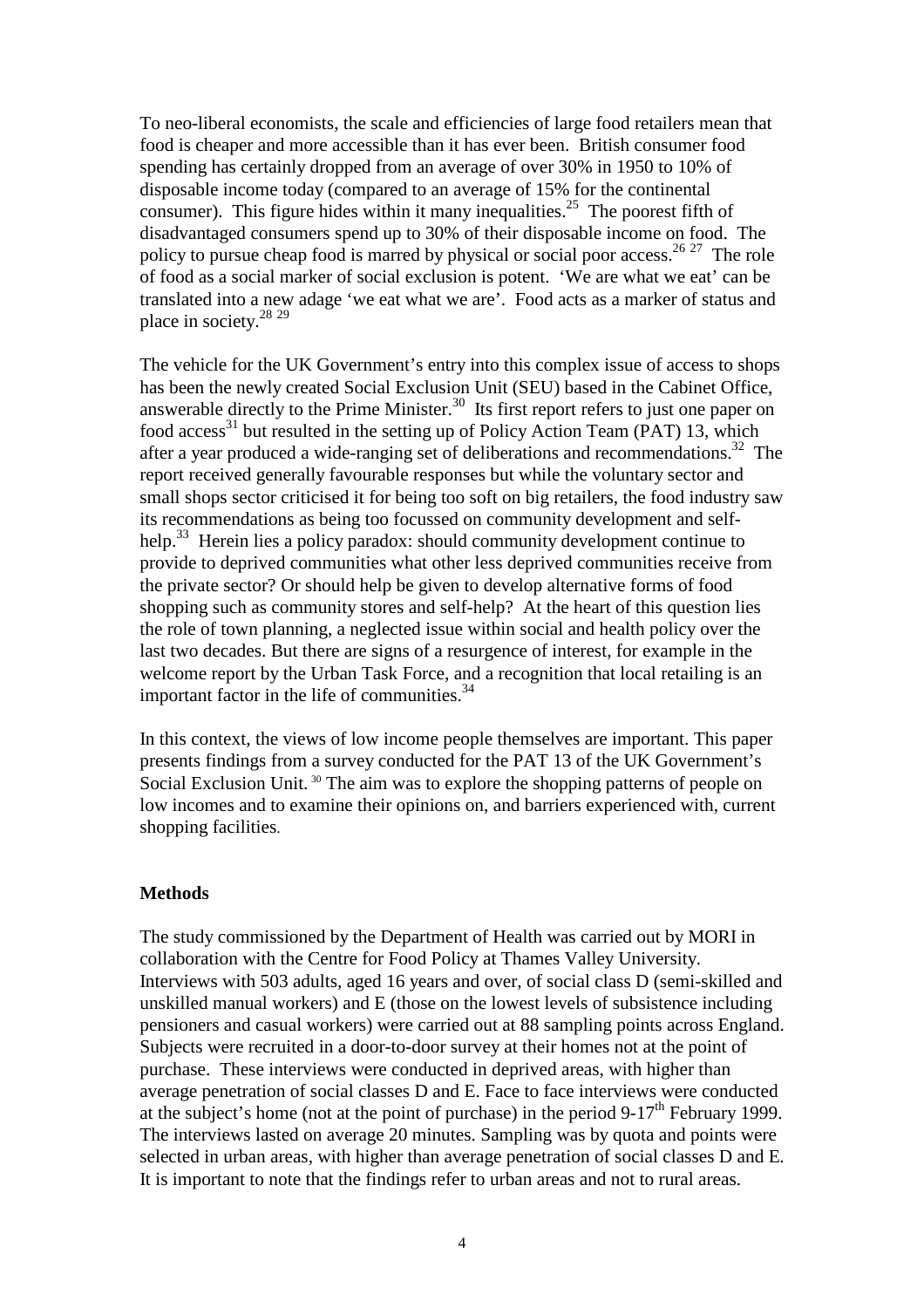#### **Characteristics of the sample**

Of those people interviewed, 71% were the chief income earners in the household and 74% described themselves as the head of household. The main demographic characteristics of those people who were interviewed are given in Table 1

| <b>Characteristics</b>          | $\frac{6}{9}$ |
|---------------------------------|---------------|
| Male                            | 47            |
| Working full time               | 20            |
| Pensioner                       | 28            |
| Dependent children in household | 41            |
| <b>Ethnic Minority</b>          | 8             |
| Car/van ownership               | 43            |
| Rented property                 | 62            |
| Social Class E <sup>*</sup>     | 52            |
| Income of less than £80/week    | 2.            |

| Table 1 Demographic characteristics of respondents |
|----------------------------------------------------|
|----------------------------------------------------|

\* The remainder were class D

Base: 503 adults in social class DE aged 16+

A quarter of people interviewed (24%) were over the age of 65 years, this is slightly higher than the national average of  $15\%$ .<sup>35</sup> At the time of interview only 20% of respondents were in full time employment and 8% were working part time (see Table 1). Unemployment was reported by 20% of whom 11% were currently seeking work. Nine per cent were registered as disabled and receiving invalidity benefit.

Dependent children were present in 41% of households (48% national average <sup>35</sup>) and of these, 22% of households had children under the age of 5 years and 19% had children under 10 years. Only 8% of respondents were from an ethnic minority group  $(6\%$  national average  $35$ ). Over two thirds of people lived in rented property, again a figure higher than the national average.<sup>35</sup> People with children were less likely to rent their property.

Car ownership was reported by 43% of respondents. This compares with 70% <sup>35</sup> for the general population. Most people (95%) felt that the bus was their easiest form of public transport to access but nearly a third (30%) mentioned the train. Nearly a third of people (31%) had a net weekly income of under £100 and a third of these had children within the household. 21% of the sample had an income of less than £80 per week. These figures compare to the national definition of a low income household which is seen as those having an income half the national average income which is £125/week.<sup>36</sup> So officially 30% of the current sample would be defined as living in poverty.

Of those interviewed, proportionally more lived in the North (46%), compared with 27% in the Midlands and 27% in the South.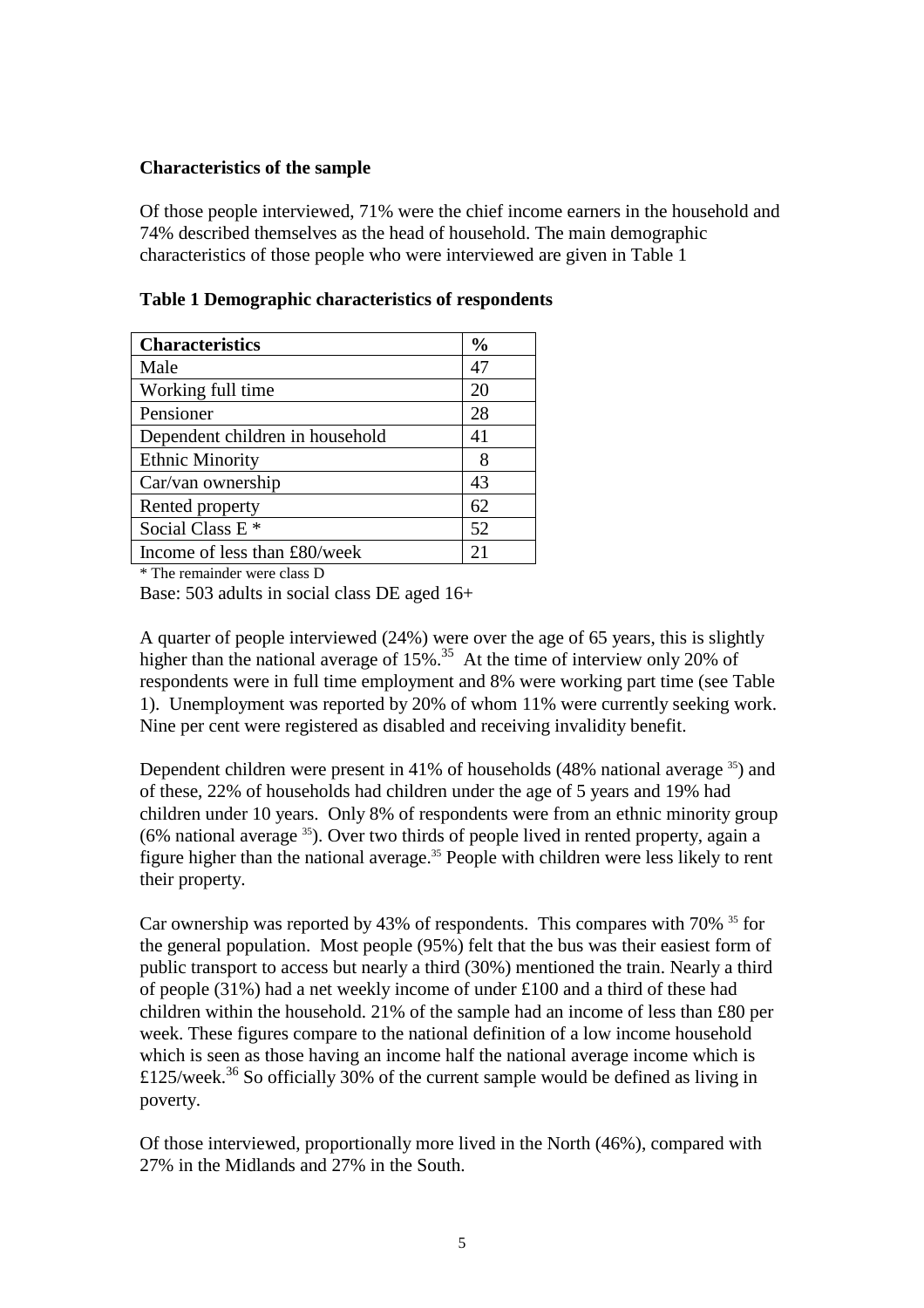#### **Results**

#### **Where do people shop**

When asked which three shops they used most frequently local supermarkets were by far the most frequently used shop followed by the post office and the local shop or convenience store (see figure 1).

Figure 1

## **Shopping habits**

#### Q Which three shops do you use most frequently?



Base: 503 adults in social class DE aged 16+

Men were no more likely than women to shop at any particular type of shop, apart from the pharmacy where women shopped more often than men. This may reflect the health care element of women's roles in the family.

Pensioners were least likely to shop at their corner shop or at a superstore supermarket but more likely to make up a higher proportion of those shopping at the Post Office or the pharmacy.

Local corner shops and other local specialist shops were visited most frequently with 86% of the respondents shopping there at least 2-3 times a week. Two-thirds also reported shopping at other local specialist shops and local supermarkets. Superstore supermarkets and out of town supermarkets were visited less regularly by their shoppers. Those with access to a car or a van were twice as likely to shop at an out-of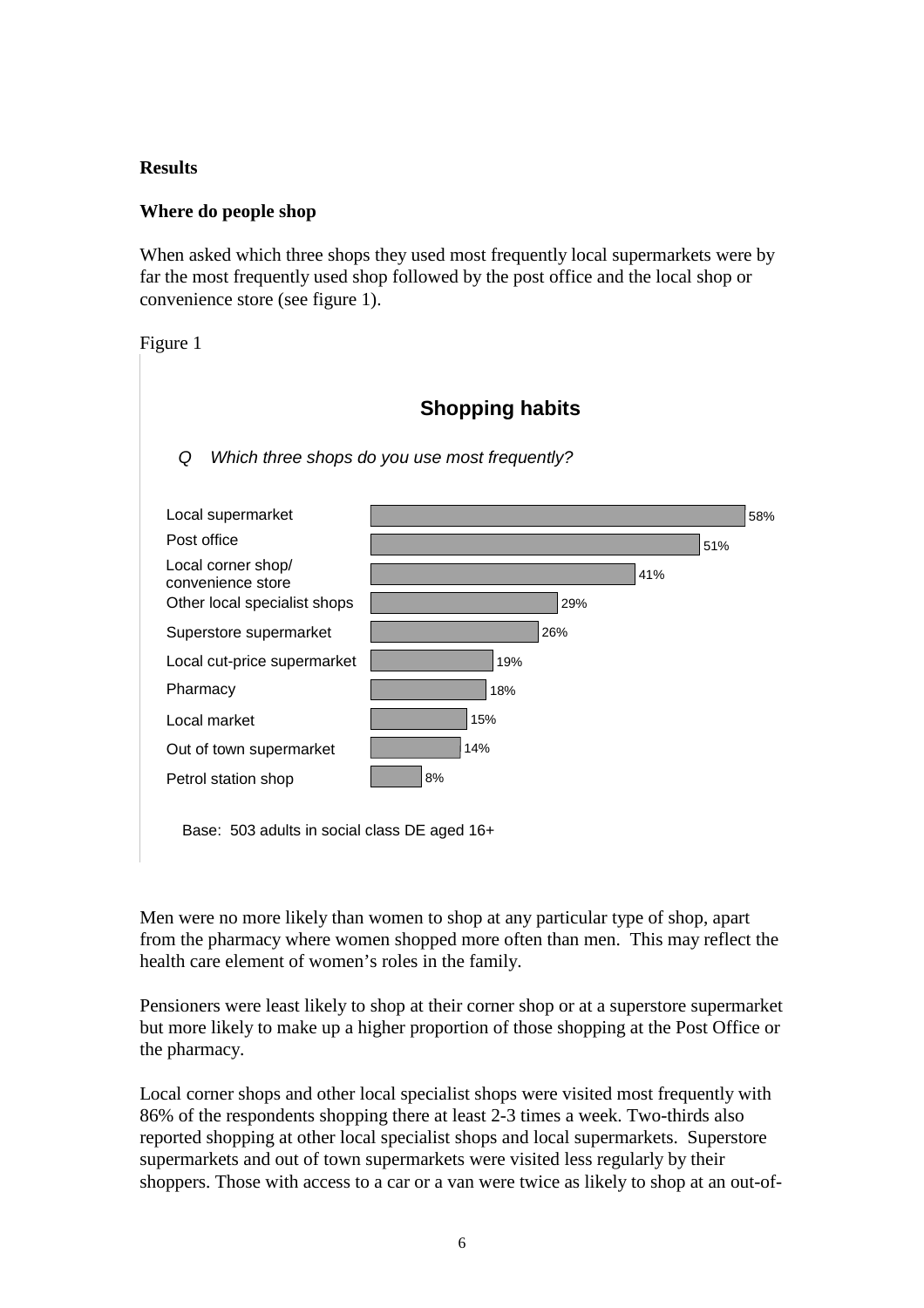town supermarket than those without (28% vs. 14%). This may reflect the issues of access and the fact that trips to out of town supermarkets are dedicated shopping trips and the fact that economics of scale (buying in bulk) tend to be the norms of supermarket shopping

#### **Income as a factor influencing shopping patterns**

Those with a net weekly income in excess of £100 were less likely to use local specialist shops and more likely to use superstores and out of town supermarkets or shop at a petrol station shop. Shoppers spent least at the pharmacy and the post office with three fifths spending no more than £5 a week there. This reflects their predominant use by older age groups. Small amounts were also spent at local corner shops and other local specialist shops. Two thirds of shoppers spent over £20 a week at local and superstores and local supermarkets. Sixteen percent of respondents spent £20 a week or less on food, with three in ten of these people being aged over 65 years.

However, shoppers at local cut-price supermarkets and at local markets were more likely to mention the low prices (70% and 44% respectively) as an important factor. The most popular unprompted reasons for using superstore supermarkets and out of town supermarkets were their low prices and range of goods available, mentioned by a quarter to a third of shoppers (24%-33%). Convenience was a less important reason for shopping at superstore and out of town supermarkets, spontaneously mentioned by 19% and 14% respectively.

#### **Family as a factor influencing shopping patterns**

Over two thirds of families with children surveyed, shopped at the corner shop and 61% used local supermarkets and 47% shopped at local specialist shops. Those who were not working were less likely to use the corner shop or a superstore supermarket. There were also reported regional differences in shopping patterns with local supermarkets being used by 74% in the North, compared with 67% of those in the South and 55% of people in the Midlands. Local pharmacies were used by 63% of Southerners, 47% of Northerners and 55% of those living in the Midlands.

#### **Transport**

Those with access to their own transport were less likely to use local specialist shops and more likely to use superstores (45% vs. 54%), they were also more likely to shop at superstore (41% vs. 30%), to use out of town supermarkets (28% vs. 14%) or to shop at petrol station shops (38% vs. 6%) compared to those without access to their own transport. Over 90% of responders were no more than 30 minutes away from the shops they used.

Also related to access, a fifth of shoppers at local corner shops and local supermarkets said they went there because it was easier for them to carry their shopping home. The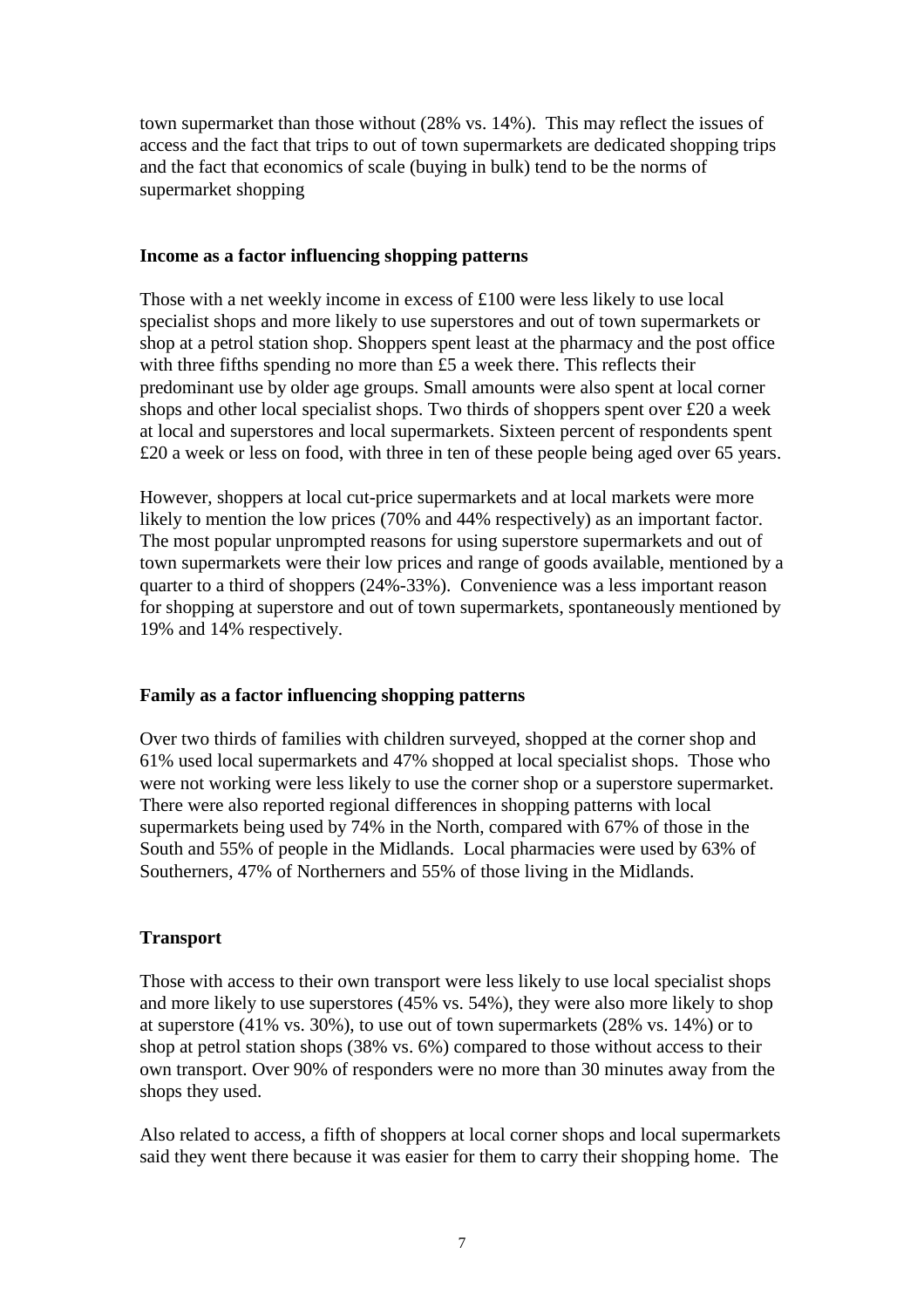local supermarket was less than 10 minutes away for 73% of people and 61% usually walked there.

#### **Shopping behaviour**

Over half of people (58%) reported that the local supermarket was one of the shops they most frequently used and gave multiple reasons. For 95% the main reason was because it was the most convenient and for 71% it was closest to their home. A total of 69% reported that it was the cheapest and 61% felt that there was a wide range of goods available. The main food shopping was done at a local supermarket by 84% of people who reported that this was one of the places they most frequently shopped. Other household goods (40%), toiletries (38%) and top up food items (35%) were the other items most frequently bought at this venue. Over £40 a week was spent in local supermarkets by 28% of the sample.

Of the 208 people who used their local corner shop, a third, (32%) reported that they used it once a day. The main reasons for using this type of shop was convenience (41%) and the fact that it was closest to their home (48%). Three quarters (75%) of people tended to buy food – top-up items in the local corner shop but only 11% used it for their main shop. Newspapers/magazines (39%) and cigarettes (31%) were the other major items bought locally. Ninety percent of this group felt very or fairly satisfied with their local corner shop. Approximately half (52%) spent £10 or less in their local shop and a further quarter (24%) spent between £11 and £20 per week.

Younger respondents were much more likely to shop at their local corner shop than older people, particularly the over 65 year age group (71% vs. 38%). This may reflect an aspect of lifestyle with younger people perhaps less likely to shop routinely and perhaps adopt a more ad hoc approach.<sup>37</sup> Younger people were more likely to report that they wanted a wider choice of goods (23% vs. 3%) and cheaper goods (50% vs. 38%) than the elderly. People with children in the household were more likely to use the local corner shop (67%) or a local supermarket (61%) than any other type of shop and to use these more frequently. A quarter of families and a quarter of people aged between 16-29 years spent more than £20 in this type of shop.People without access to a car were also more likely to spend more than £20 per week at their local corner shop (25% vs. 19%). Most (93%) people walked to their corner shop and for three quarters (74%) the shop was less than 5 minutes away.

#### **Satisfaction and expectations with current shopping outlets**

Nine out of ten shoppers were satisfied with the shops they used. Satisfaction was particularly high with pharmacies (75% very satisfied) and superstores and out of town supermarkets (65% and 63% respectively very satisfied). Relatively, local corner shops were not rated as highly (four in ten being very satisfied). In many cases, friendly staff was picked out by at least a quarter of users of each shop, and special offers given as a reason for shopping at supermarkets (local, superstores and out of town) by three in ten - although this was rarely given as the main reason for using a certain shop.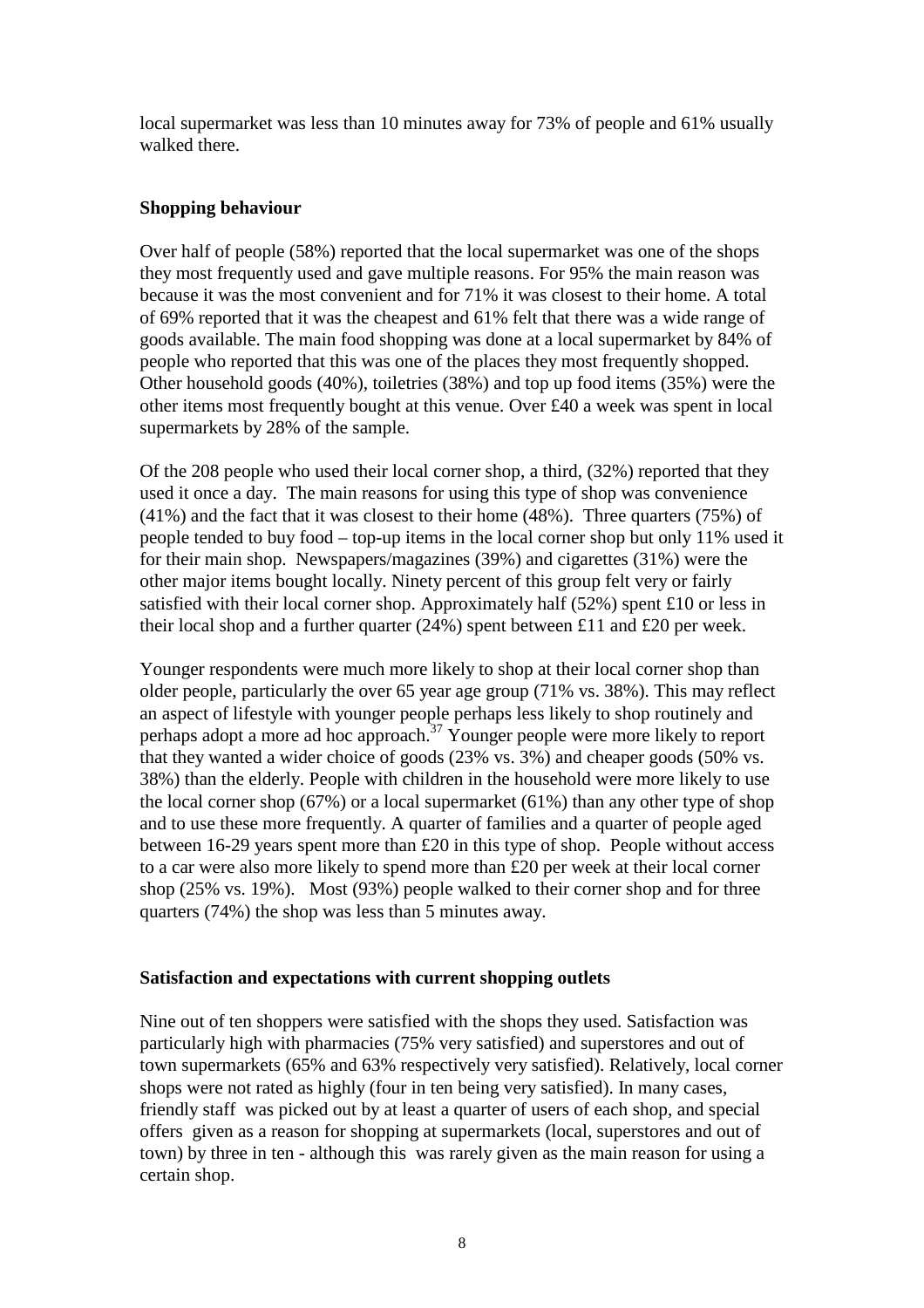Most respondents were unable to describe whether they felt that their shopping facilities were better or worse than other areas. The 30-49 year age group were the most positive about their locality. Those living in the south of England were more likely to think that they had better facilities for shopping than elsewhere. (27% better vs 9% worse). Half felt that the overall quality was better now. Those who were not working and those earning less than £100 per week were less satisfied with the changes over the last 10 years compared with those who were employed and those who were higher earners (48% satisfied against 63% of workers and 44% satisfied against 55% of high earners).

Table 2 shows the main reasons why certain shopping facilities were used by respondents. Local shops tended to be used because they were closest, most convenient and easiest to get to, whereas big supermarkets and superstores tend to be used because they have a wide range of goods. For 74%, the corner shop was less than 5 minutes away, markets and supermarkets took longer to get to.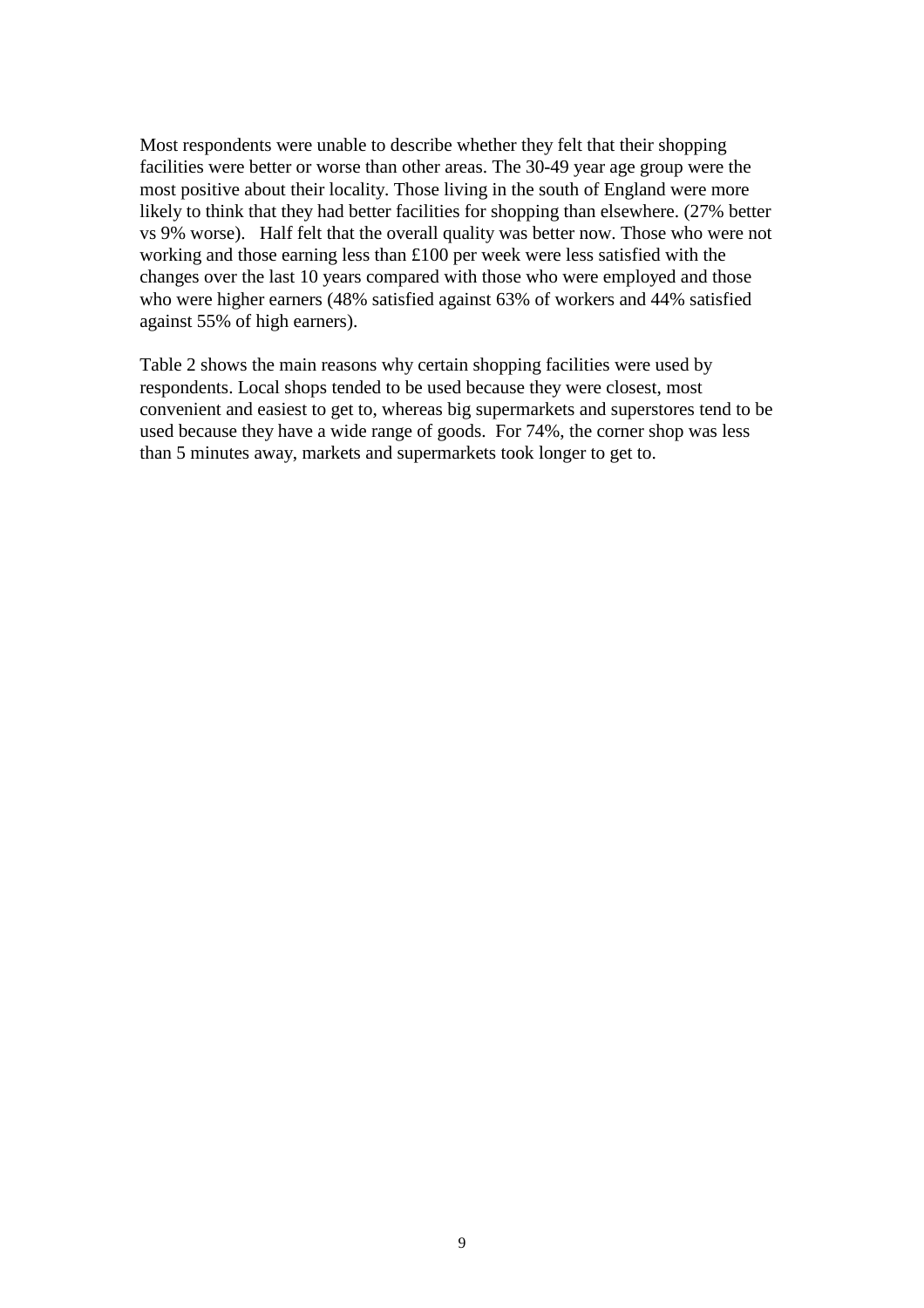| <b>Shopping</b><br>facility         | N   | <b>Cheapest</b><br>$\frac{0}{0}$ | Range of<br>goods % | <b>Easiest</b><br>to get to<br>$\frac{6}{9}$ | <b>Closest</b><br>$\frac{6}{9}$ | <b>Most</b><br>convenient<br>$\frac{0}{0}$ | <b>Shopping</b><br>facility less<br>than 5<br>minutes<br>$\frac{\text{away}}{\text{0}}$ |
|-------------------------------------|-----|----------------------------------|---------------------|----------------------------------------------|---------------------------------|--------------------------------------------|-----------------------------------------------------------------------------------------|
| Local<br>supermarket                | 293 | 95                               | 94                  | 85                                           | 100                             | 100                                        | 30                                                                                      |
| Post office                         | 257 | $\overline{4}$                   | 11                  | 63                                           | 93                              | 99                                         | 53                                                                                      |
| Local<br>shop/conveni<br>ence store | 208 | 26                               | 27                  | 100                                          | 100                             | 100                                        | 74                                                                                      |
| <b>Other</b><br>specialist<br>shops | 144 | 41                               | 50                  | 94                                           | 100                             | 100                                        | 49                                                                                      |
| <b>Superstore</b><br>supermarket    | 129 | 95                               | 100                 | 48                                           | 48                              | 74                                         | 16                                                                                      |
| Local cut<br>price<br>supermarket   | 94  | 100                              | 100                 | 57                                           | 74                              | 73                                         | 26                                                                                      |
| <b>Local market</b>                 | 77  | 100                              | 86                  | 65                                           | 79                              | 82                                         | 23                                                                                      |
| Out of town<br>supermarket          | 70  | 93                               | 100                 | 40                                           | 37                              | 57                                         | 19                                                                                      |
| <b>Pharmacy</b>                     | 91  | 11                               | 52                  | 75                                           | 100                             | 96                                         | 36                                                                                      |
| <b>Petrol station</b><br>shop       | 41  | 37                               | 15                  | 56                                           | 76                              | 100                                        | 63                                                                                      |

#### **Table 2 Main reasons (%) why certain shopping facilities were used.**

Total of 1404 responses from 503 respondents

#### **Improvements needed in local shopping**

When subjects were asked what changes/improvements they would like to see to their corner shop, 38% said cheaper goods, 26% more special offers and 24% a wider choice ( Figure 2). One in five wanted longer opening hours, and this was over twice as important to the 16-29 year old than to the over 50 year olds. Younger respondents were also more likely to ask for more special offers (38% compared to 26% overall). Cheaper shops were especially important to those aged between 30 to 49, and to those with children in the household (half of respondents in these groups).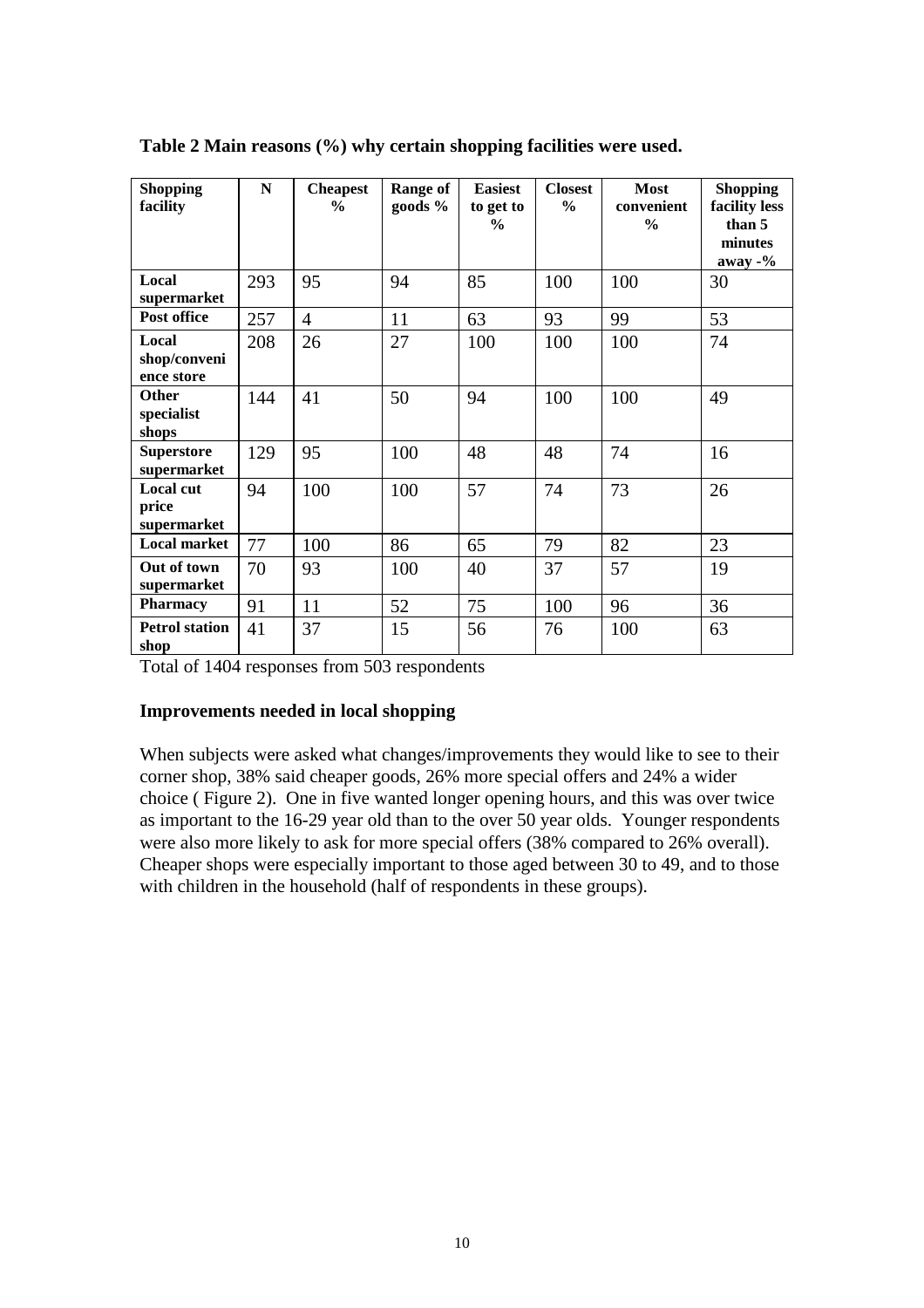Figure 2 The three most important improvements that would improve local shopping.

### **Improvements**

Q What are the three most important improvements that would improve shopping in your local area?



Base: 503 adults in social class DE aged 16+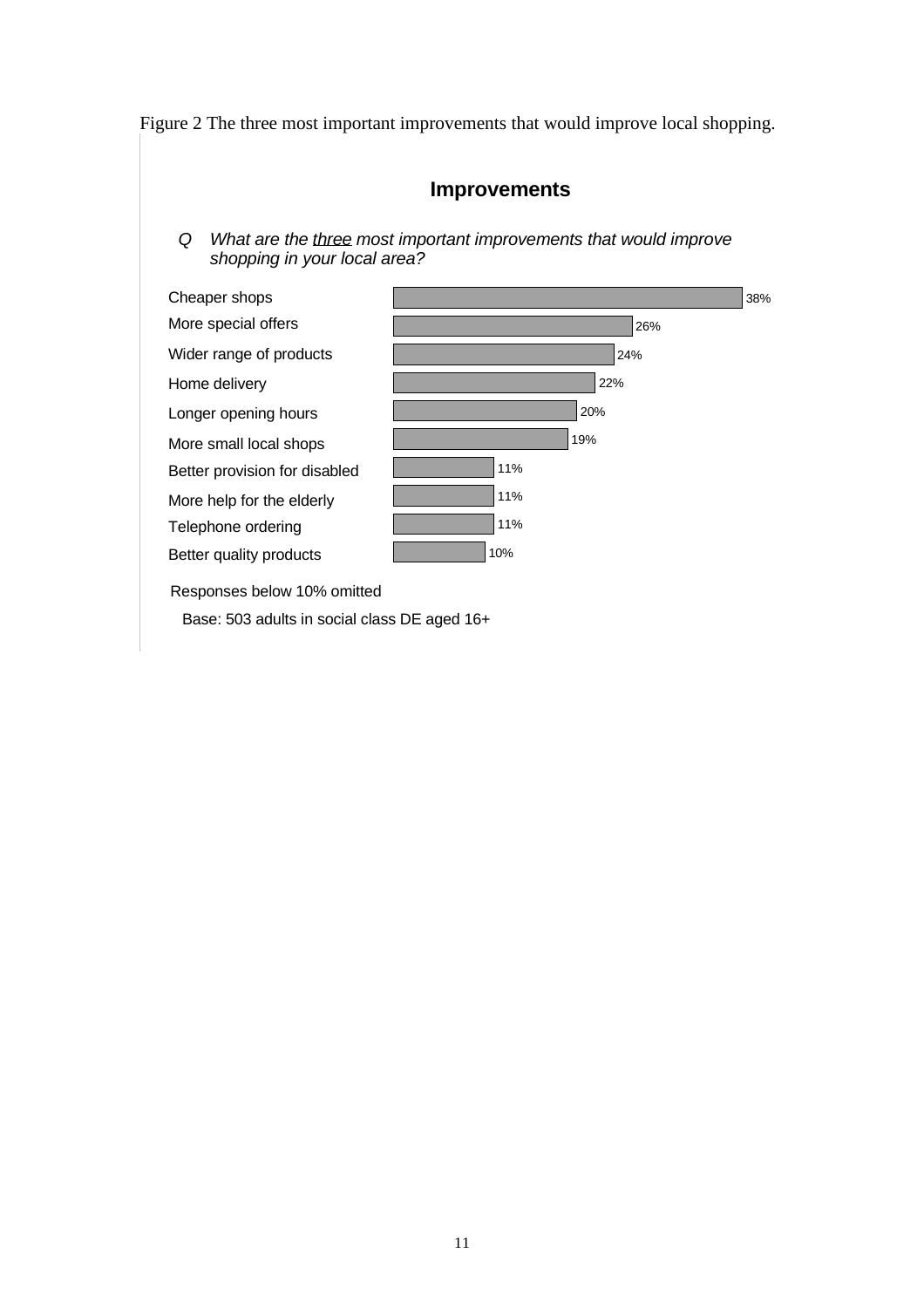Figure 3 The most important identified barriers to shopping

### **Barriers**

Q What prevents you from shopping at stores which already have these improvements?



Base: 503 adults in social class DE aged 16+

#### **Shoppers' needs**

The biggest barrier to using better shopping facilities is distance and was mentioned by three in ten respondents (figure 3). Of the top five barriers to shopping improvement, four were concerned with transport of one form or another (too far away/distance, car ownership, can't carry the goods home and lack of public transport). Cost was also an important issue for a fifth of low income shoppers. Younger respondents being more likely to mention both the distance and expense as barriers, i.e. 41% of 16-29 year olds vs. 25% of over 65s (distance) and 27% vs. 13% (expense). Women were twice as likely as men to say they cannot carry home all the shopping (20% vs. 10%).

Barriers preventing people using shops offering cheaper goods and a wider range of goods included the fact that better shops were too far away (31%), people needed to own a car (17%) or they could not carry there shopping home (15%) or public transport was lacking (12%). Women were twice as likely as men to report that they could not carry home all the shopping (20% vs. 10%).

Reliable public transport to facilitate shopping was mentioned by 38% of respondents, a quarter (25%) wanted cheaper public transport, 22% reported they wanted to own a car and 19% wanted community transport. Half of people with younger children reported that they had access to a car /van compared with 37% of those who had children in their family.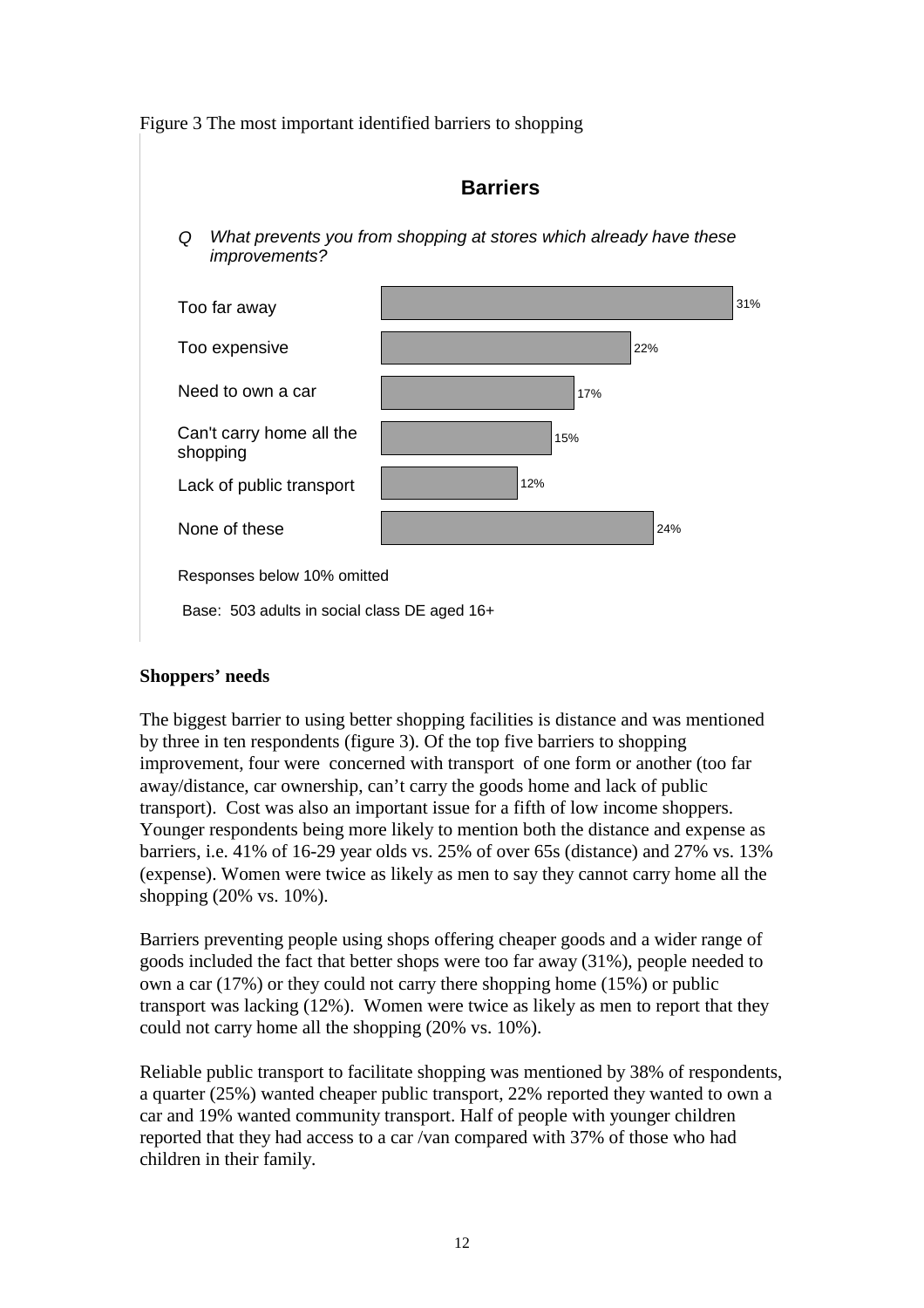A quarter of respondents felt that none of the barriers on the list prevented them from shopping at better facilities.

#### **Consumer Views of Supermarkets**

Attitudes to shopping were ascertained by asking respondents whether they felt that the increase in large supermarkets were a good thing for them, 60% agreed, however, a sizeable minority -24%- disagreed ( Figure 4). Those with access to a car had a more favourable opinion to supermarkets than those without (65% vs. 56%). Workers with a car were also more likely to be supportive of large supermarkets with 70% agreeing that it had been a good thing for them. Feelings against supermarkets hardened amongst the over 65s and those with an income of less than £100 per week.

Nearly half of the sample (46%) felt that shopping facilities were designed for the wealthy. Eighty six percent of consumers were of the opinion that local shops played an important part in the local community.

However, this hides an interesting and potentially significant and difference between regions. Respondents in the South were much more likely to think the shops they use are better than shops in other areas (27% better vs. 9% worse), whereas opinion is much more divided in the North (22% vs. 22%) and in the Midlands (18% vs. 22%). (It should however be borne in mind that respondents were not asked to compare their shopping facilities with those in other named areas, i.e. respondents in the South were not asked to compare their shops specifically with those in "the North", and so on).

#### **What do people want government to do?**

Of those people interviewed, 86% had never been asked about what they wanted in terms of shopping facilities. Nearly 60% felt that it was the local council/authorities responsibility to take account of their residents' views on shopping. In order to improve shopping facilities, 46% thought that suggestion boxes should be available in shops, 38% valued opinion surveys and 19% wanted discussion with their local council.

Figure 4 Opinions towards supermarket development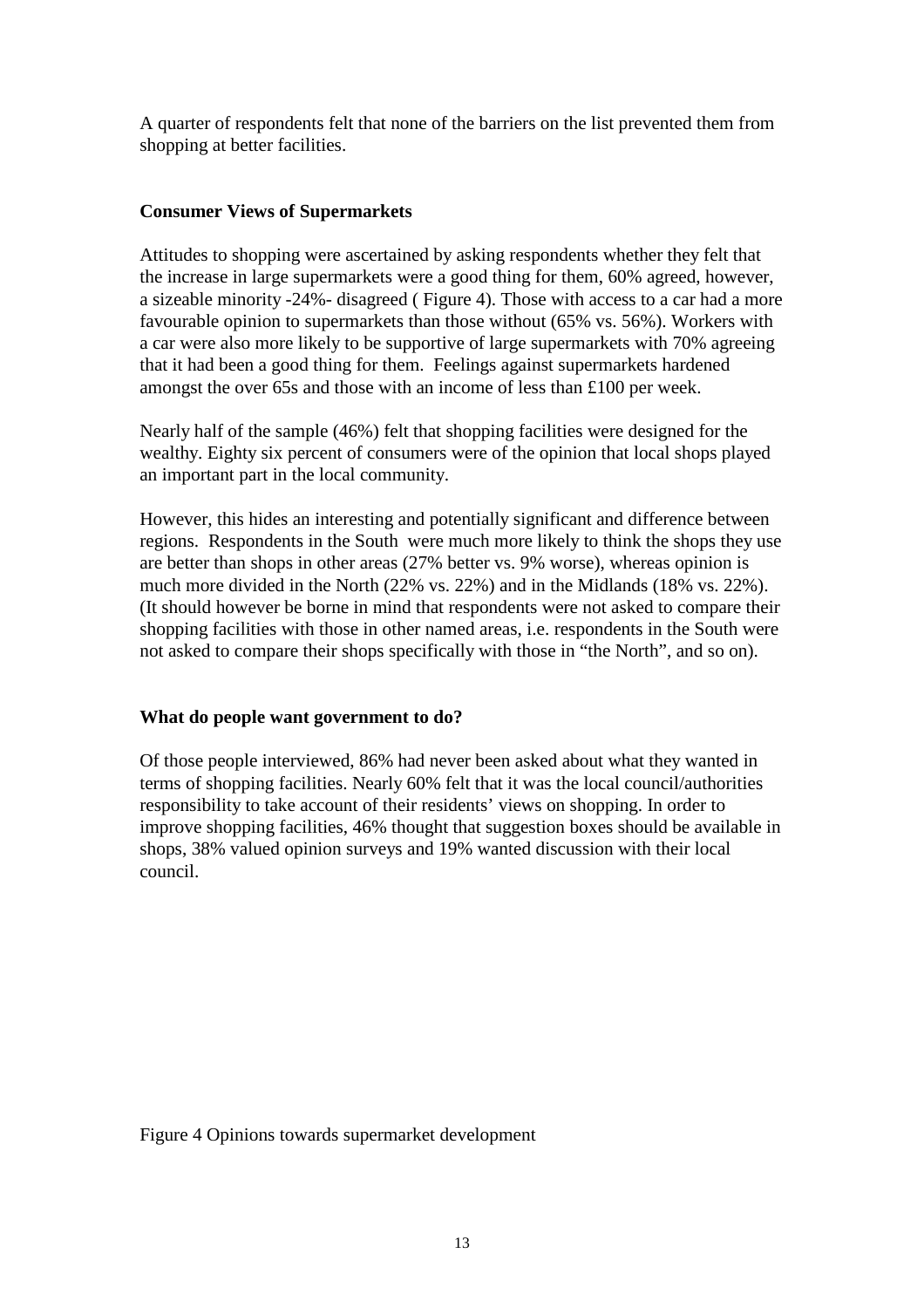#### **General opinions towards shopping**

Q How strongly do you agree or disagree with the following things that have been said about shopping?



Base: 503 adults in social class DE aged 16+

However, there was a clear belief that local shops play an important part in the local community. Almost nine in ten agreed with that statement, and 47% did so *strongly*.

#### **Discussion**

Pensioners were least likely to shop at their corner shop or at a superstore supermarket but were more likely to make up a higher proportion of those shopping at the Post Office or the pharmacy (at which women shop more often than men). This finding supports the importance of retaining retail outlets such as the Post Office as important for certain groups of shoppers. The predominant use by older age shoppers of the post office was reflected in the spending in these areas with three fifths spending no more than £5 a week there. The use of the Post Office as one of the most frequently visited shops supports data from projects such as the Community Oriented Retailing (COR) project<sup>38</sup> that shopping for many groups is a social activity linking with the collecting of their pension or child support. In recent years local post offices in urban areas have become less likely to sell other goods such as food. The COR project supports the development of Post Offices as centres for community retailing and also as elements of the social network of a neighbourhood. At the moment there are three pilot COR projects exploring this approach across the country.

Those with access to a car or a van and/or a net weekly income in excess of £100 are twice as likely to shop at an out of town supermarket than those without a car. This may reflect issues of easy access and the fact that trips to out of town supermarkets are dedicated shopping trips or that the economics of scale (buying in bulk) tend to be the norms of supermarket shopping. Over 90% of these responders were no more than 30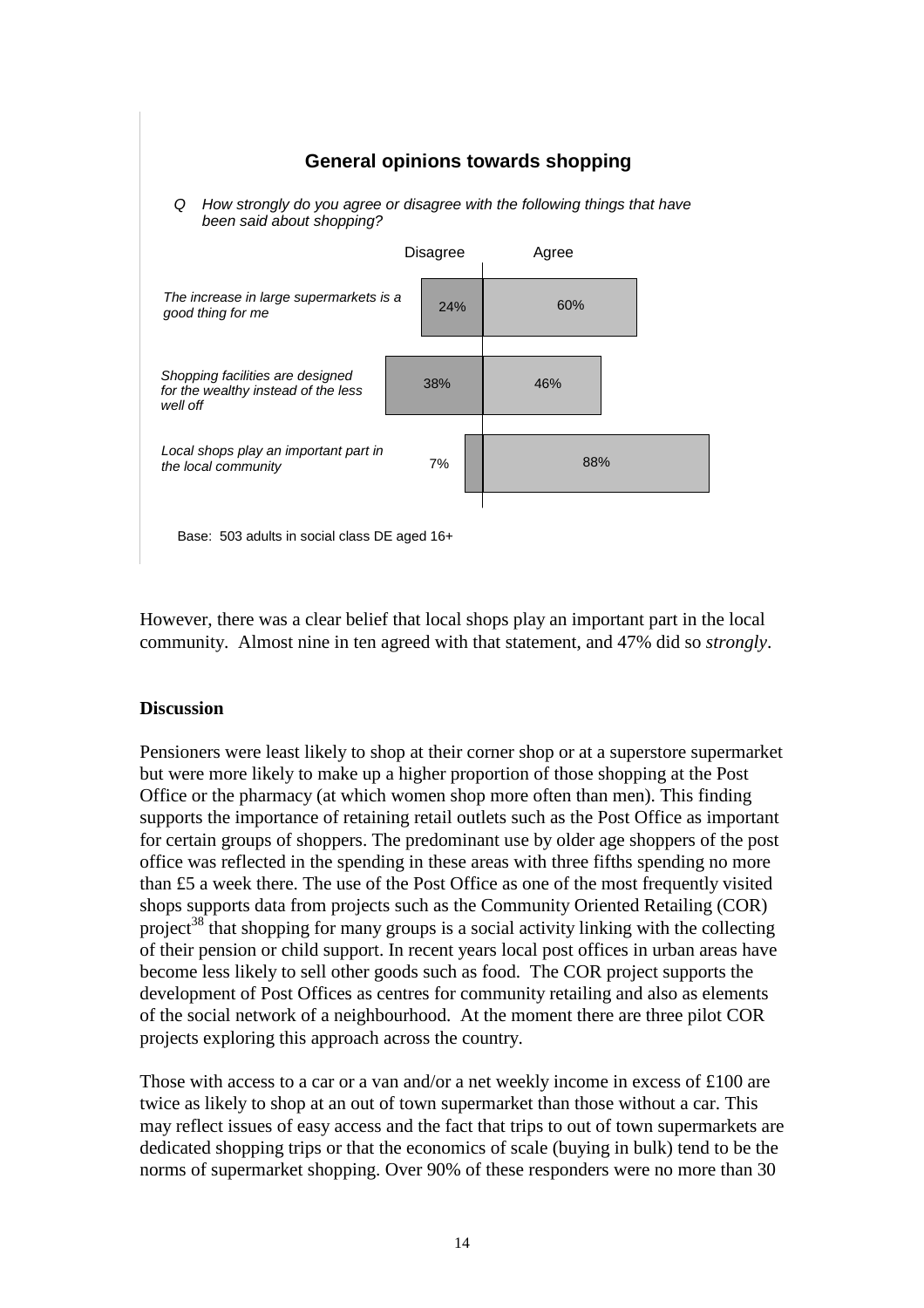minutes away from the shops they used. The most popular reasons given spontaneously for going to superstore supermarkets and out of town supermarkets were their low prices and range of goods available, mentioned by a quarter to a third of their shoppers. Again these findings reflect the findings from other work that access to a car and an adequate income are the prime determinants to whether people shop in out of town supermarkets. Even where access is possible consumers express a concern that they are less likely to take advantage of supermarkets as they cannot afford to be tempted from their usual purchasing patterns because of the fear of waste.<sup>39</sup> The fact that suburban supermarkets offer healthy food at the cheapest prices is offset by the fact people from low income brackets spend less in supermarkets and cannot afford the transport costs to access such sources.  $40\,41$ 

Over two thirds of people with children shopped at the corner shop and 61% used local supermarkets with the biggest barrier being identified as distance and was mentioned by three in ten respondents. This may indicate a need to keep and or eliminate travel costs. Women and pensioners people are twice as likely as men to say they cannot carry home all the shopping.

The present findings of low income group usage of supermarkets, contrasts sharply with both UK and US data which show that over 90% of the population do their weekly shop at a supermarket. In the USA, possibly because of greater car access, the difference between income levels and their shopping sources are negligible, both groups (low income and the US population) running at 80% in terms of using supermarkets.<sup>42</sup>

The current survey suggests small amounts are spent on a regular basis at local corner shops and other local specialist shops. Cost is also an important issue for a fifth of low income shoppers. In effect we know that local supermarkets are more expensive for nearly all foodstuffs.<sup>43</sup>

There was a high satisfaction rating given to existing sources of food retailing. Supermarkets were rated particularly highly. 60% of respondents thought that growth of supermarkets were a good thing for them and one fifth held this opinion strongly. Those with access to a car had a more favourable opinion to out of town supermarkets than those without cars. Feelings against supermarkets hardened amongst the over 65s and those with an income of less than £100 per week again probably reflecting fears of spending too much on goods they were not familiar with and did not want. Against this nearly half of the sample felt that shopping facilities were designed for the wealthy, this indicating a degree of isolation from the norm.

The high approval rating for supermarkets especially among the young presents a picture where the process of development could be through the extension of commercial retailing into deprived areas. This however needs to be balanced with the finding that eighty six percent of consumers were of the opinion that local shops played an important part in the local community. This was also reflected in reports about the friendliness of local shops and the social roles they played, especially in the lives of those who are marginalised. Interviews did however indicate that in general people wished to support their local shops and valued them as part of their local community. Despite these views it was felt that there was still room for improvement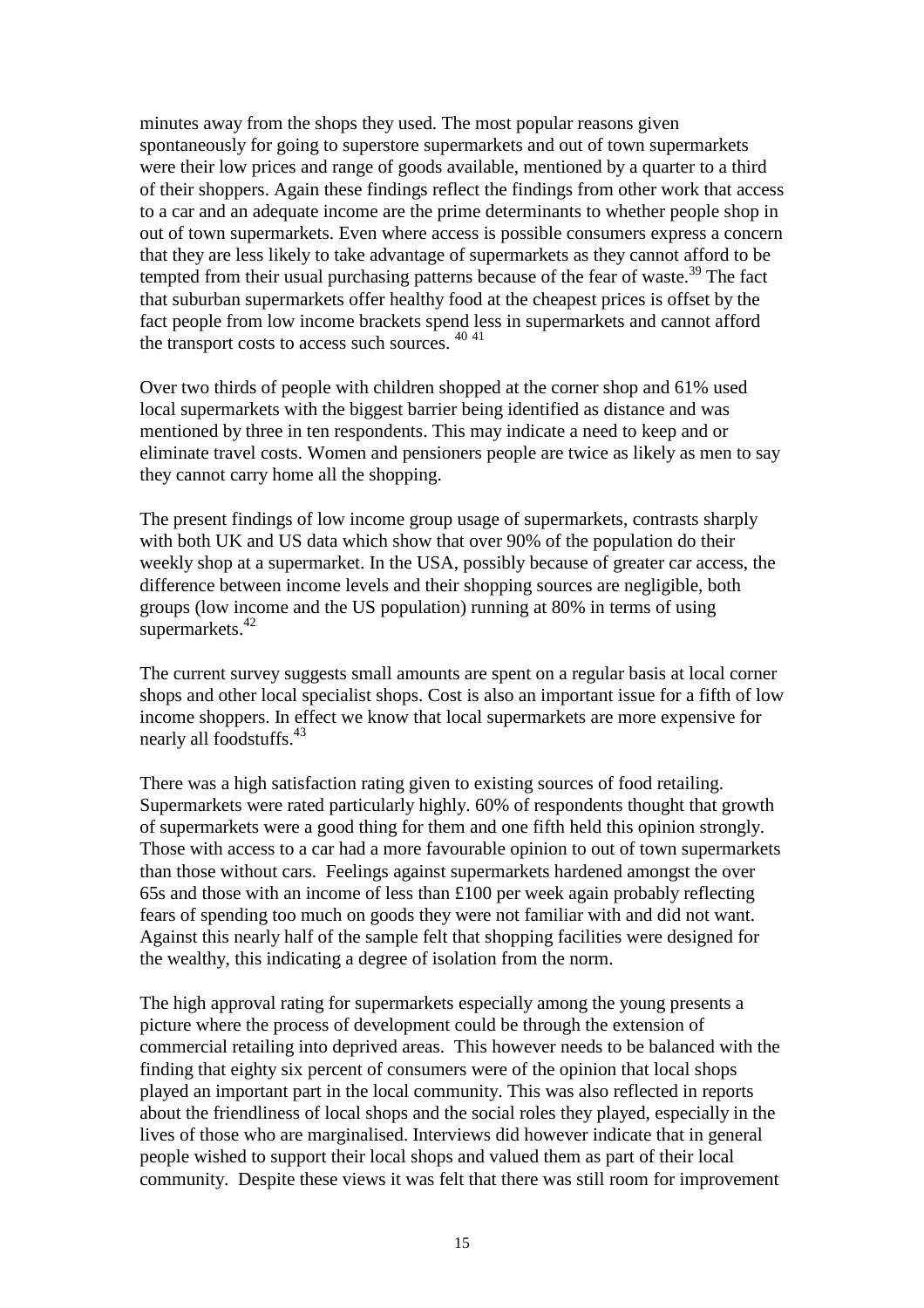particularly in ensuring lower prices and a wider range of locally available goods. The main barrier to better shopping is access either for want of a car or for better low cost public transport. A key social policy issue remains for all groups in society the issue of whether to bring food to people or people to food. At the moment the poor and marginalised do not have access in either sense to affordable and healthy fresh food. For those on low incomes the attraction of supermarkets may be related to a feeling of wanting to be included in what is for the majority a normal routine.<sup>44</sup>

In the UK the Co-operative Wholesale Society (CWS) has pioneered a model of how a large retail business can help foster small community businesses beyond the community voluntaristic 'mode' and into a more viable, mainstream retail provision. Since the early 1990s, the CWS has developed structural links with the new generation of small, local co-operatives in Scotland (many of them food cooperatives), enabling them to build on the older co-operative movement's experience of retailing, management skills and commitment to the community. CWS calls this the Dual Approach, providing a link between commerce and community. This approach is supported by the experience of many food and low income projects. In particular, the CWS has offered the new co-ops:<sup>45</sup>

- access to its vastly more efficient wholesale system;
- interest -free 12 months loans for stocking;
- commitment to support the International Co-op Alliance goal of making the co-op self-reliant within 2 years.

A potential problem with the community-led approach is that it asks already disadvantaged communities to adopt a double burden. Already lacking commercial services, they now have to become social entrepreneurs for their community.<sup>46</sup> Work in the USA demonstrates that neighbourhood stores or businesses that develop a community perspective - alongside business efficiency issues such as good labour, security and volume – can succeed.<sup>47</sup> The argument is that there is a mutual interest for business in helping develop community perspectives. Consulting with and involving the community should be part of good management principles. Local Government action can help success of neighbourhood stores by helping tackle issues of crime and safety. The US Local Initiatives Support Corporation (LISC) puts together a variety of community businesses.<sup>48</sup> In Harlem, New York, shops such as a supermarket, an optical store and a playground have been set up using Community Development Corporations (CDCs). In contrast to this community approach favoured by Anglo-Saxon neo-liberal culture, in continental Europe, policy, where it has existed, has tended to promote diversity of shopping formats.<sup>49</sup> In Germany, for example, there is a federal scheme 'Neighbourhood Shop 2000' which helps transform existing small shops into neighbourhood stores.

National government, regional and local authorities may need to find ways of attracting capital to deprived areas in order to encourage commercial provision of food in local areas.<sup>50</sup> This could, as suggested in PAT 13, be achieved by establishing a loan guarantee scheme to help retailers set up new businesses in deprived areas or the development of community owned shops. Whatever the wider issues of sustainability these need to be built in. The 1997 community-led Foodworks Enquiry in Scotland concluded that supermarkets should "*be encouraged to operate in residential areas with easy access by foot or public transport. Supermarkets should be*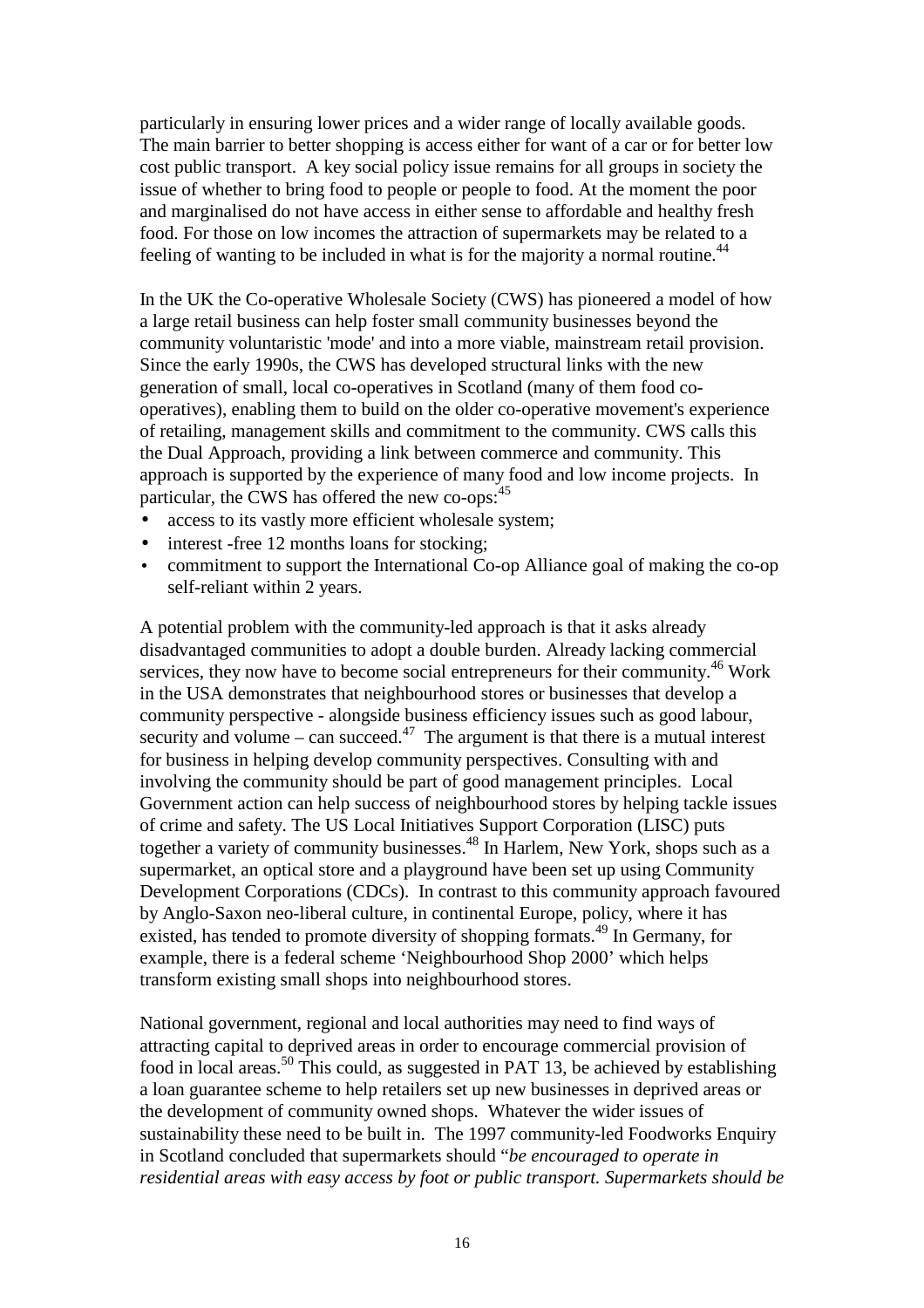*encouraged to market locally sources and branded goods.*"<sup>51</sup> For all its limitations, the PAT 13 survey sets an important precedent such as, a health department led national inquiry into ways of improving access to a decent diet and other retail services. This could be a welcome sign of public health getting involved in decisions and structures for so long left to planners.<sup>52</sup> In the UK, the system of Planning Policy Guidance Notes (PPGs) needs to be revised to include health dimensions. PPG6 on Town Centres and Retail Developments currently allows for consultation on the range of facilities and appropriately sized local supermarkets, and to keep pharmacies and post offices available to all. PPG13 emphasises getting shopping into existing centres and promoting neighbourhood centres also can be used to consult with local communities. $53\,54$ 

In addition, new policy directions such as Health Improvement Plans and Health Action Zones allow for consultation with the local community over matters impacting on their health status.

The place and role of local shops in the community should not be underestimated. The good news is that both at the political level and among academics, there is agreement that public policy needs to change and could make a difference.<sup>7</sup>  $^{24\,40\,43}$  The future may be one where both health and local authorities take a more active role in ensuring a mix of food retailing, which includes the full range from community development and volunteer projects and farmers or street markets, to local small shops and local rather than distant supermarkets.

 $\overline{a}$ 

<sup>1</sup> Caraher, M, Dixon, P, Lang T, Carr-Hill R. Barriers to accessing healthy foods: differentials by gender, social class, income and mode of transport. *Health Education Journal* 1998: 57(3): 191-201

 $\bar{2}$  Lang T, Caraher M. Food poverty and shopping deserts: What are the implications for health promotion policy and practice. *Health Education Journal* , 1998: 58(3): 202-211

<sup>3</sup> Whitehead M 1998 Food for Thought; Barriers to healthy eating. *Health Education Journal*. 1998: 57(2). 95-96

<sup>4</sup> Reisig V. *A Fine Pickle! Leeds' response to food deserts*. MSc Dissertation submitted for the Master of Public Health, Leeds University. 1998

<sup>&</sup>lt;sup>5</sup> Department of Environment Transport and the Regions 1998 The Impact of Large Foodstores on Market Towns and District Centres. The Stationery Office: London.

<sup>6</sup> House of Commons Select Committee on the Environment. *Shopping Centres and their Future*. Fourth Report. Session 1993-94. London: Her Majesty's Stationery Office. 1994

<sup>7</sup> Acheson D. *Report of the Independent Inquiry into Inequalities in Health.* London: The Stationery Office 1998

<sup>8</sup> Lang T. Dividing up the cake: food as social exclusion. In Walker A, Walker C, (eds). *Britain Divided: the growth of social exclusion in the 1980s and 1990s*. London: Child Poverty Action Group. 1997

<sup>9</sup> Crotty P. Food and Class. In Germov J, Williams L, eds. *A Sociology of Food and Nutrition*. Melbourne: Oxford University Press 1999 135-148

<sup>&</sup>lt;sup>10</sup> Dobson B. The Paradox of Want Amidst Plenty: From Food Poverty to Social Exclusion. In Köhler, BM Feichtinger E, Barlösius E, Dowler E (eds). *Poverty and Food In Welfare Societies*. Berlin: WZB 1998

<sup>&</sup>lt;sup>11</sup> Leather S. *The Making of Modern Malnutrition*. London: Caroline Walker Trust. 1996

<sup>&</sup>lt;sup>12</sup> Piachaud D, Webb J (1996). *The price of food: missing out on mass consumption*. London: London School of Economics STICERD

<sup>13</sup> Wrigley N. How British retailers have shaped food choice. In Murcott A, ed. *The Nations Diet: The social science of food choice*. London: Longman pp112-128.

<sup>14</sup> Marsden T, Flynn A, Harrison M. *Consuming Interests: the Social Provision of Foods*. London: Routledge 1999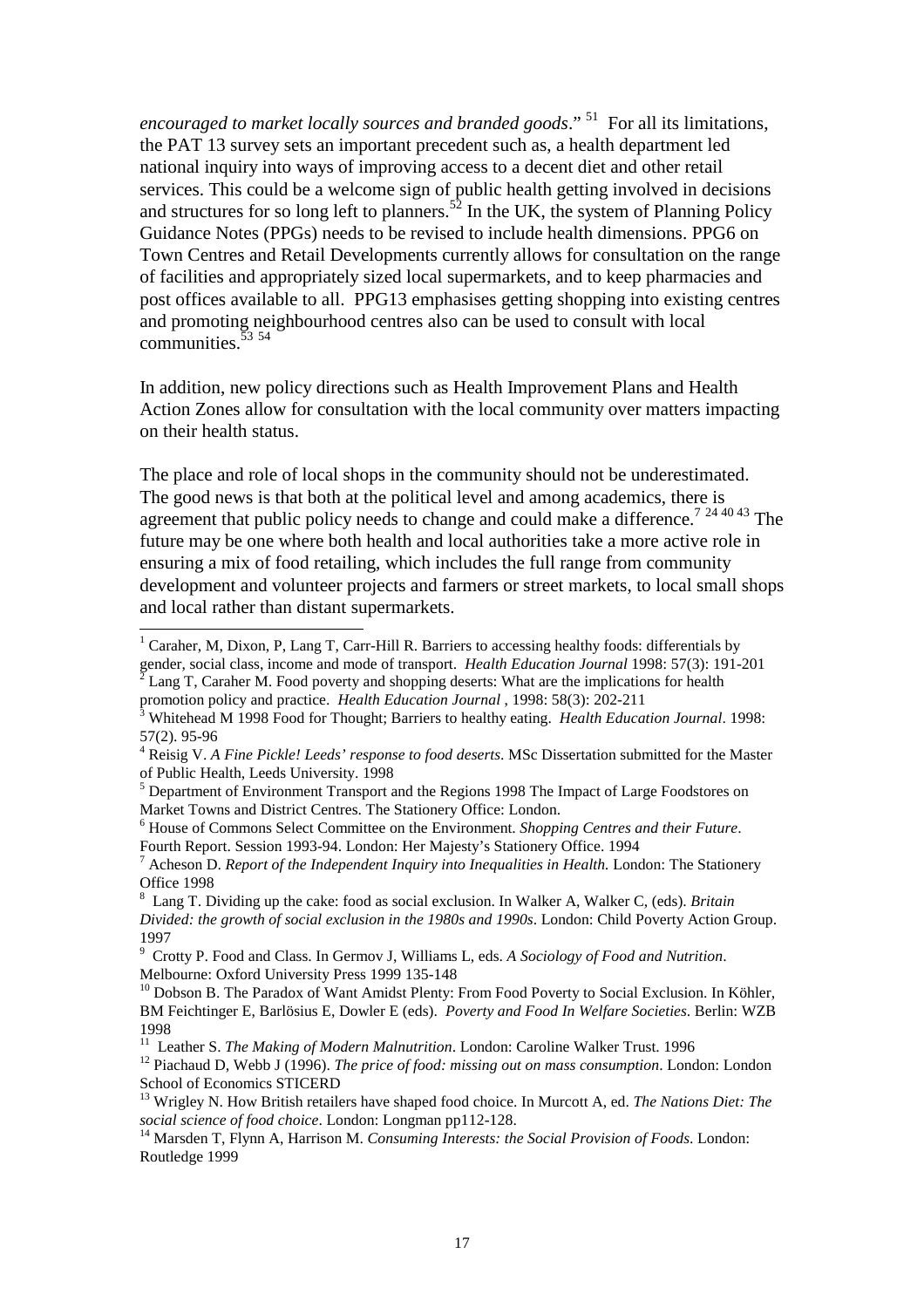<sup>15</sup> Donkin AJM, Dowler EA, Stevenson SJ, Turner SA. Mapping access to food at a local level. Paper presented at the British Sociological Association Food group/SCOFF Meeting 'Space, Planet, Time', Glasgow, Oct  $30<sup>th</sup>$  1998

 $\overline{a}$ 

<sup>16</sup> Dowler E, Calvert C. *Nutrition and Diet in Lone-parent Families in London.* London: Family Policy Studies Centre. 1995

<sup>17</sup> Department of Health. *Low income, food, nutrition and health: strategies for improvement. Report by the Low Income Project Team for the Nutrition Taskforce*. London: Department of Health. 1996

<sup>18</sup> Wrigley N. PPG6 and the contemporary UK food store development dynamic. *British Food Journal* 1998: 100(3). 154-161

<sup>19</sup> Pickering J F, Greene FJ, Cockerill TAJ. *The Future of the Neighbourhood Store*. Durham Reports on Retail Futures 1. Durham: Durham University Business School 1998

<sup>20</sup> Cranbrook C. *Food Webs: A report on local food networks in East Suffolk which demonstrates the importance of local shops and services to rural communities*. London: Council for the Preservation of Rural England. 1998

<sup>21</sup> Lang T. The complexities of globalization: The UK as a case study of tensions within the food system and the challenge to food policy. *Agriculture and Human Values* 1999: 16: 169-185<sup>22</sup> Moredan T. Fl. 160 + 1 W.

<sup>22</sup> Marsden T, Flynn A, Harrison M. *Consuming Interests: the Social Provision of Foods*. London: Routledge 1999

 $^{23}$  Guy C. Corporate strategies in food retailing and their local impacts: a case study of Cardiff. *Environment and Planning* 1996: 28: 1575-1602

<sup>24</sup> Seth A and Randall G. *the grocers: the rise and rise of the supermarket chains*. London: Kogan Page 1999.

<sup>25</sup> Dowler, E. Food and Poverty: The Present Challenge 1999 *Benefits*: Issue 24: 3-6.

<sup>26</sup> Guy C. The food and grocery shopping behaviour of disadvantaged consumers: some results from the Cardiff consumer panel. *Transactions of the Institute of British Geographers* 1984: 10:181-190

<sup>27</sup> Dowler E. Nutrition and Poverty in Contemporary Britain:Consequences for Individuals and Societies. In Köhler, BM Feichtinger E, Barlösius E and Dowler E (eds) Poverty and Food In Welfare Societies. Berlin, WZB. 1997

 $^{28}$  Caraher M, Lang T. The Influence of TV and Celebrity Chefs on Public Attitudes And Behaviour. Health Promotion Conundrums and Paradoxes. *Journal of the Association for the Study of Food and Society.* In press

<sup>29</sup> Germov J, Williams L. *A sociology of food and nutrition: The social appetite*. Melbourne: Oxford University Press. 1999

<sup>30</sup> Social Exclusion Unit. Bringing Britain together: a national strategy for neighbourhood renewal. CM 4045. London: Stationery Office. 1998

<sup>31</sup> Harrison M, Lang T. Running on empty. *Demos Collection* 1997: 12, 25-7

<sup>32</sup> Department of Health. *Improving shopping access for people living in deprived neighbourhoods. Report of Policy Action Team 13 of the Social Exclusion Unit*. London: Department of Health for the Social Exclusion Unit / Cabinet Office. 1999

<sup>33</sup> Forbes A. Top of the Shops. *Health Service Journal* 20 January 2000, 14-15

<sup>34</sup> The Urban Task Force: chair, Lord Rogers of Riverside. Towards an Urban Renaissance. London: Department of the Environment, Transport and the Regions . 1999

<sup>35</sup> Matheson J and Pullinger J (eds) *Social trends 29: 1999 Edition*. London: The Stationery Office 1999.

<sup>36</sup> Department of Social Security. *Opportunity for all: Tackling poverty and social exclusion*. CM 4445. London: Department of Social Security or www.dss.gov.uk. 1999

<sup>37</sup> Backett, K. and Davison, C. Rationale or Reasonable? Perceptions of health at different stages of life. *Health Education Journal* 1992: 51/2: 55-59.

<sup>38</sup> Peters T. *The COR Project 'Investing in our future': A community regeneration initiative for the Grocery Industry*. Draft Consultation Document with Booker plc, Business in the Community, Mace Marketing Services, Wm Reed Publishing Ltd. London: Ex Cathedra. 1998

<sup>39</sup> Barratt J. The cost and availability of healthy food choices in southern Derbyshire. *Journal of Human Nutrition and Dietetics* 1997: 10: 63-69

<sup>40</sup> Ellaway A, Macintyre S. Shopping for food in socially contrasting localities. *British Food Journal.*  2000: 102(1): 52-59

<sup>41</sup> Kaufman PR, MacDonald JM, Lutz SM, Smallwood DM. *Do the Poor Pay More for Food? Item Selection and Price Differences Affect Low-Income Household Food Costs*. Agricultural Economic